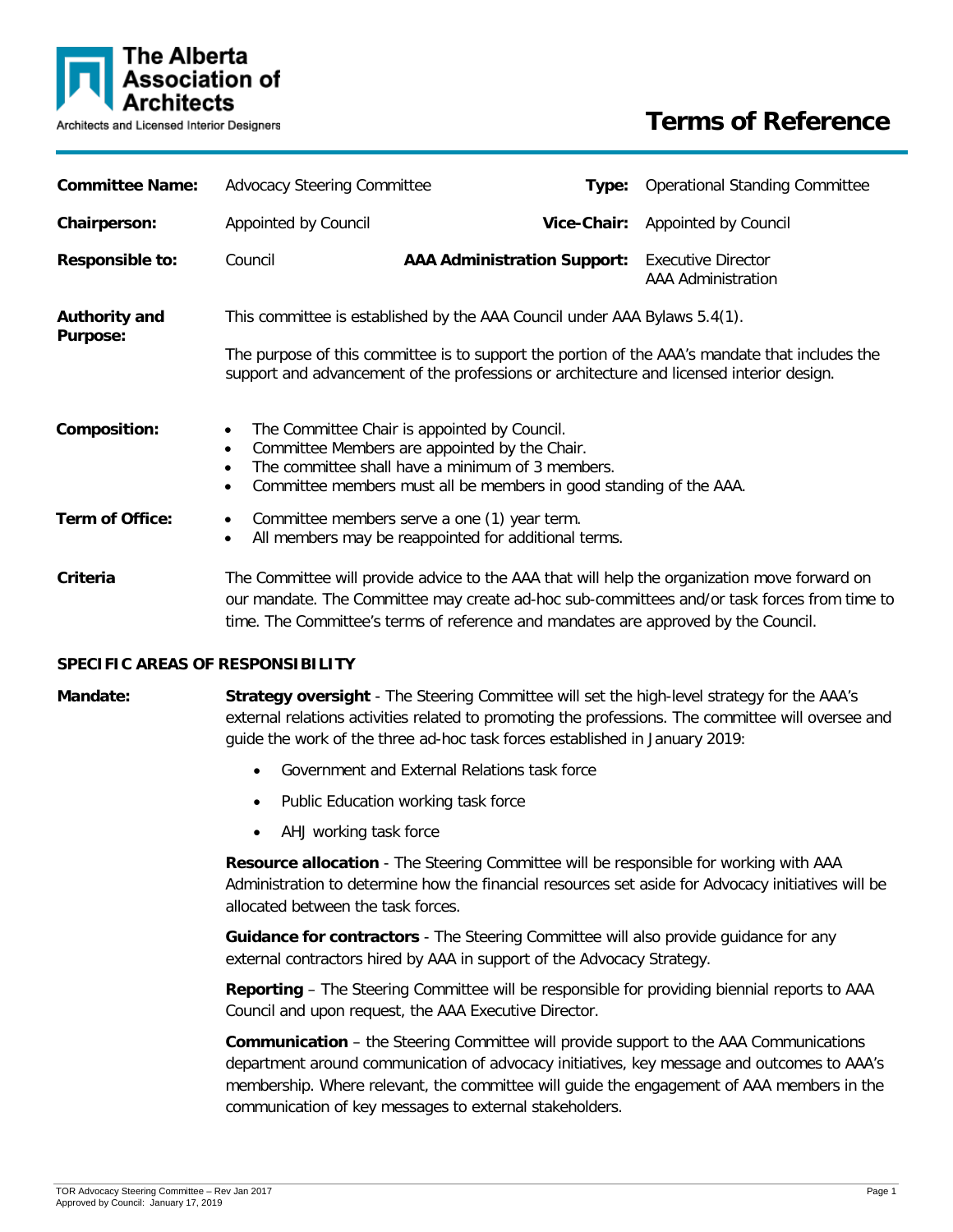

# **Terms of Reference**

- **Deliverables: Develop and/or update an annual work plan -** on a yearly basis, develop a work plan that includes for each task force the objectives, tactics, timelines, metrics and resources required in support of the approved strategy.
	- **Resource allocation plan** work with the task forces to decide where the annual budget for Advocacy will be allocated.
	- **RFP for consultant services** work with AAA Administration to determine when the strategy and high-level work plan are sufficiently outlined that a consultant can be recruited in support of the project. Develop an RFP for consultant services in support of the annual advocacy strategy.
	- **Determine process for approvals**  working with the task forces and AAA Administration develop a protocol for establishing policy positions on various matters with clarity around who has the authority to approve such policies and who has authority to communicate them.
	- **Develop position statements**  working with the task forces and AAA administration, develop a series of position statements for approval.

| Meetings,<br>Timeframes, and<br>Deadlines: | Meetings may occur as required in the initial stages. Over time, it is expected that the committee<br>may meet every 3 months. Attendance may be a mix of conference call, video, web and in-<br>person. |
|--------------------------------------------|----------------------------------------------------------------------------------------------------------------------------------------------------------------------------------------------------------|
| <b>Proposed Approval</b><br>/ Review Date: | Annual review for this relatively new committee would be advisable in the first year or two.                                                                                                             |
|                                            | Date for review: January 2020                                                                                                                                                                            |